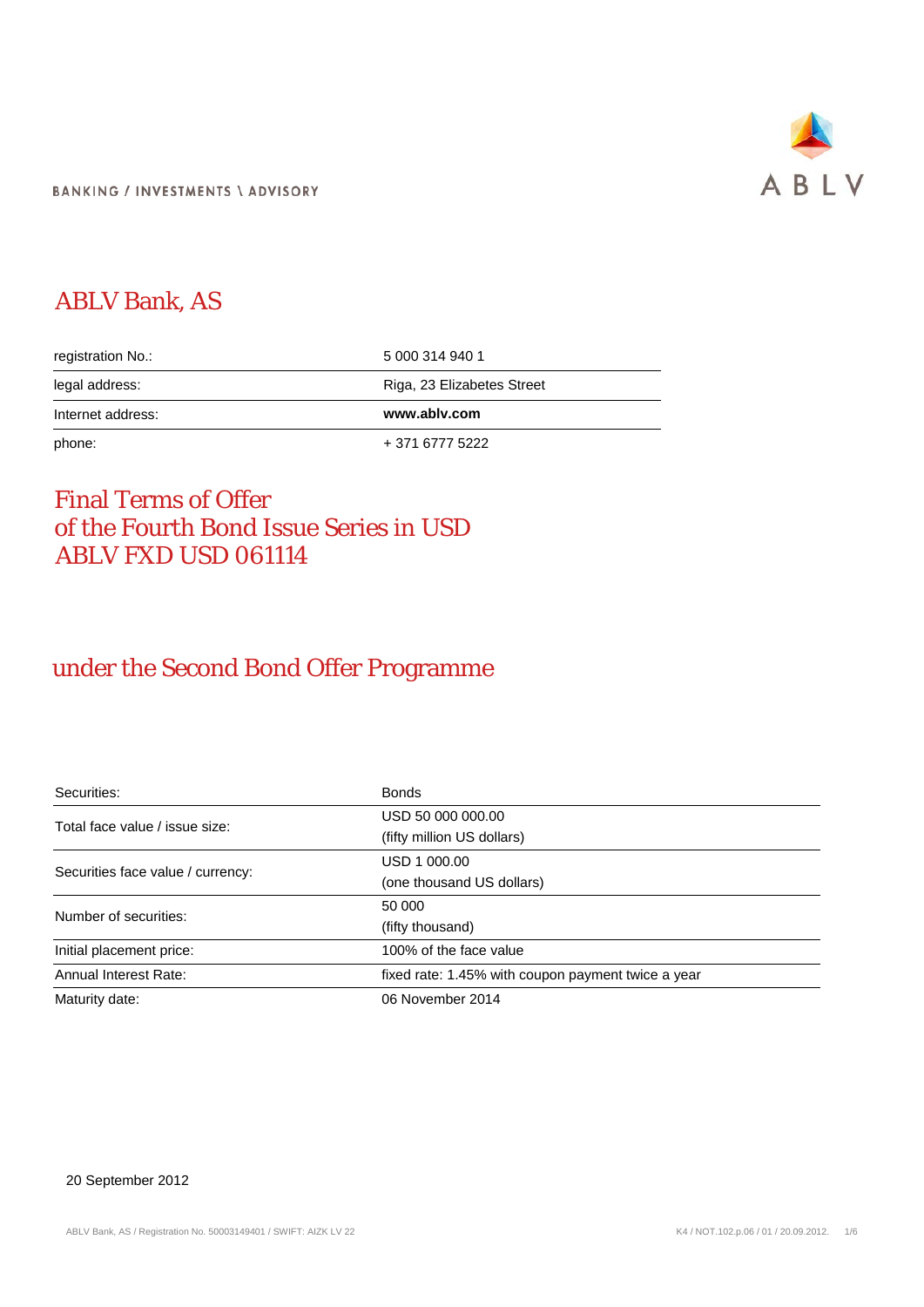### TABLE OF CONTENTS

| 1.   |  |
|------|--|
| 2.   |  |
| 2.1. |  |
| 2.2. |  |
| 2.3. |  |
| 3.   |  |
| 4.   |  |
| 4.1. |  |
| 4.2. |  |
| 4.3. |  |
| 4.4. |  |
| 5.   |  |
| 5.1. |  |
| 5.2. |  |
| 6.   |  |

Appendix 1: Form: Financial Instruments Transaction Order (1 page)

#### **Notice**

Before making a decision on investing in the Bonds, any Investor shall independently and, if necessary, engaging an advisor, generally assess the information provided in the Base Prospectus and these Final Terms.

#### **Information about the Base Prospectus and the Final Terms**

The following documents of ABLV Bank, AS:

- Base Prospectus of the Second Bond Offer Programme (hereinafter referred to as the Base Prospectus);
- supplements to the Base Prospectus, if any;
- Final Terms of Offer of the Fourth Bond Issue Series in USD / ABLV FXD USD 061114

can be found at ABLV Bank, AS, home page **www.ablv.com**.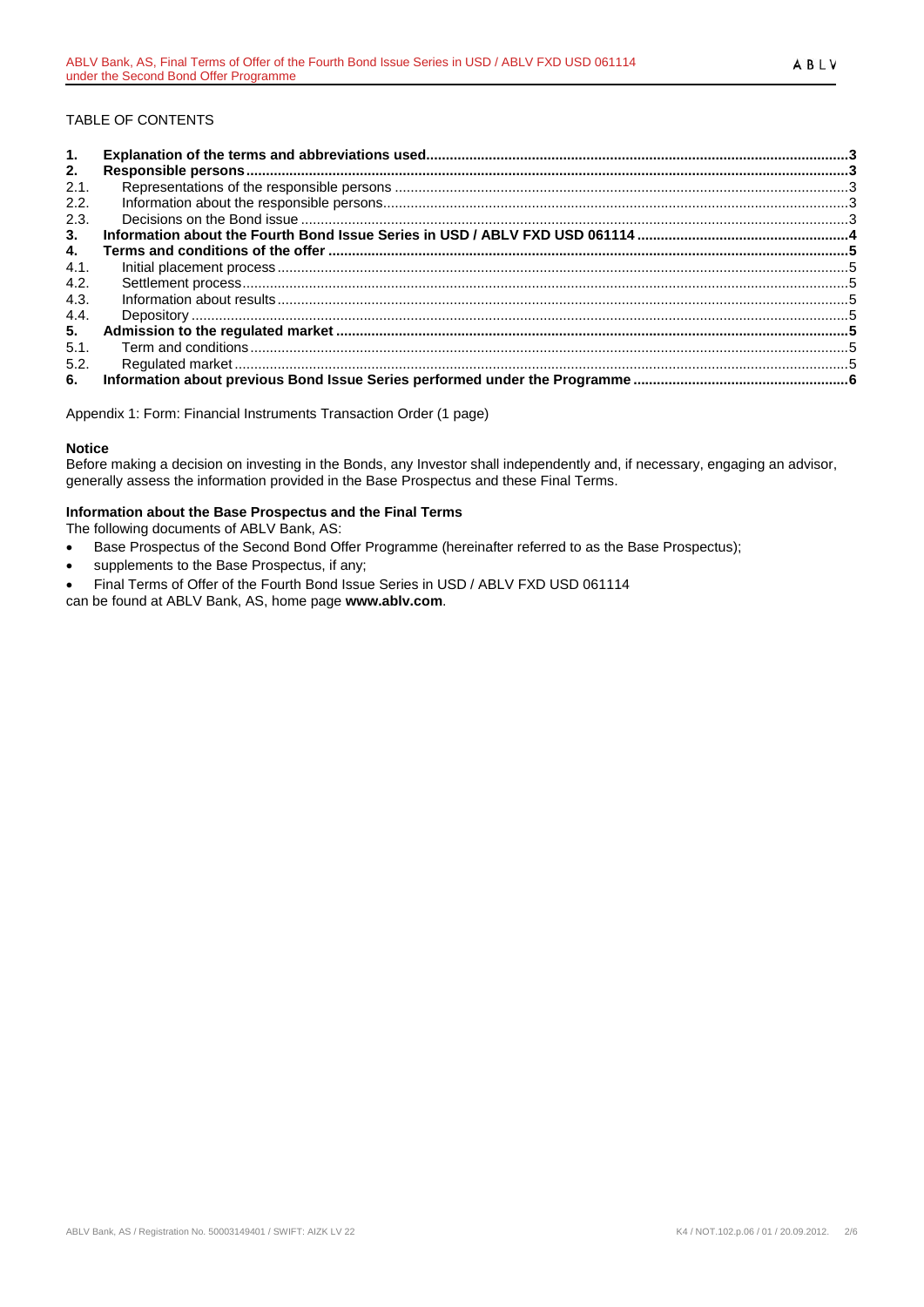#### <span id="page-2-0"></span>**1. Explanation of the terms and abbreviations used**

**Fourth Bond Issue Series in USD** or **ABLV FXD USD 061114** – the Bonds that are issued pursuant to ABLV Bank, AS, Base Prospectus of the Second Bond Offer Programme and these Final Terms of Offer.

**Note:** the other terms and abbreviations used correspond to those included in the Base Prospectus.

#### <span id="page-2-1"></span>**2. Responsible persons**

<span id="page-2-2"></span>2.1. Representations of the responsible persons

We, ABLV Bank, AS, Chairman of the Board Ernests Bernis, Deputy Chairman of the Board Vadims Reinfelds, Member of the Board Māris Kannenieks, Member of the Board Edgars Pavlovičs, Member of the Board Aleksandrs Pāže, Member of the Board Rolands Citajevs, and Member of the Board Romans Surnačovs,

hereby confirm the information provided in the Final Terms and represent that according to the data available to us the information provided in the Final Terms is true and there are no concealed facts that might affect the meaning of the information provided in the Final Terms.

#### <span id="page-2-3"></span>2.2. Information about the responsible persons

| Name, surname           | <b>Position held</b>            | <b>Signature</b> |
|-------------------------|---------------------------------|------------------|
| Ernests Bernis          | Chairman of the Board.          |                  |
|                         | Chief Executive Officer (CEO)   |                  |
|                         | Deputy Chairman of the Board,   |                  |
| Vadims Reinfelds        | Deputy Chief Executive Officer  |                  |
|                         | (dCEO)                          |                  |
| Māris Kannenieks        | Member of the Board,            |                  |
|                         | Chief Financial Officer (CFO)   |                  |
| Edgars Pavlovičs        | Member of the Board.            |                  |
|                         | Chief Risk Officer (CRO)        |                  |
| Aleksandrs Pāže         | Member of the Board.            |                  |
|                         | Chief Compliance Officer (CCO)  |                  |
| <b>Rolands Citajevs</b> | Member of the Board.            |                  |
|                         | Chief Information Officer (CIO) |                  |
| Romans Surnačovs        | Member of the Board.            |                  |
|                         | Chief Operating Officer (COO)   |                  |

#### <span id="page-2-4"></span>2.3. Decisions on the Bond issue

The Bonds are issued and public offering is performed pursuant to the following decisions of ABLV Bank, AS:

- decision on the bond issue of the ordinary meeting of shareholders, dated 30 March 2012 (Minutes No. 3, paragraph 5.6);
- decision of the Board, dated 31 May 2012 (Minutes No. V-32, paragraph 3):
	- on the Bond issue,
	- on approval of the Base Prospectus of the Second Bond Offer Programme;
- decision of the Board, dated 20 September 2012, on the Final Terms of the bond issue (Minutes No. V-59, paragraph 4).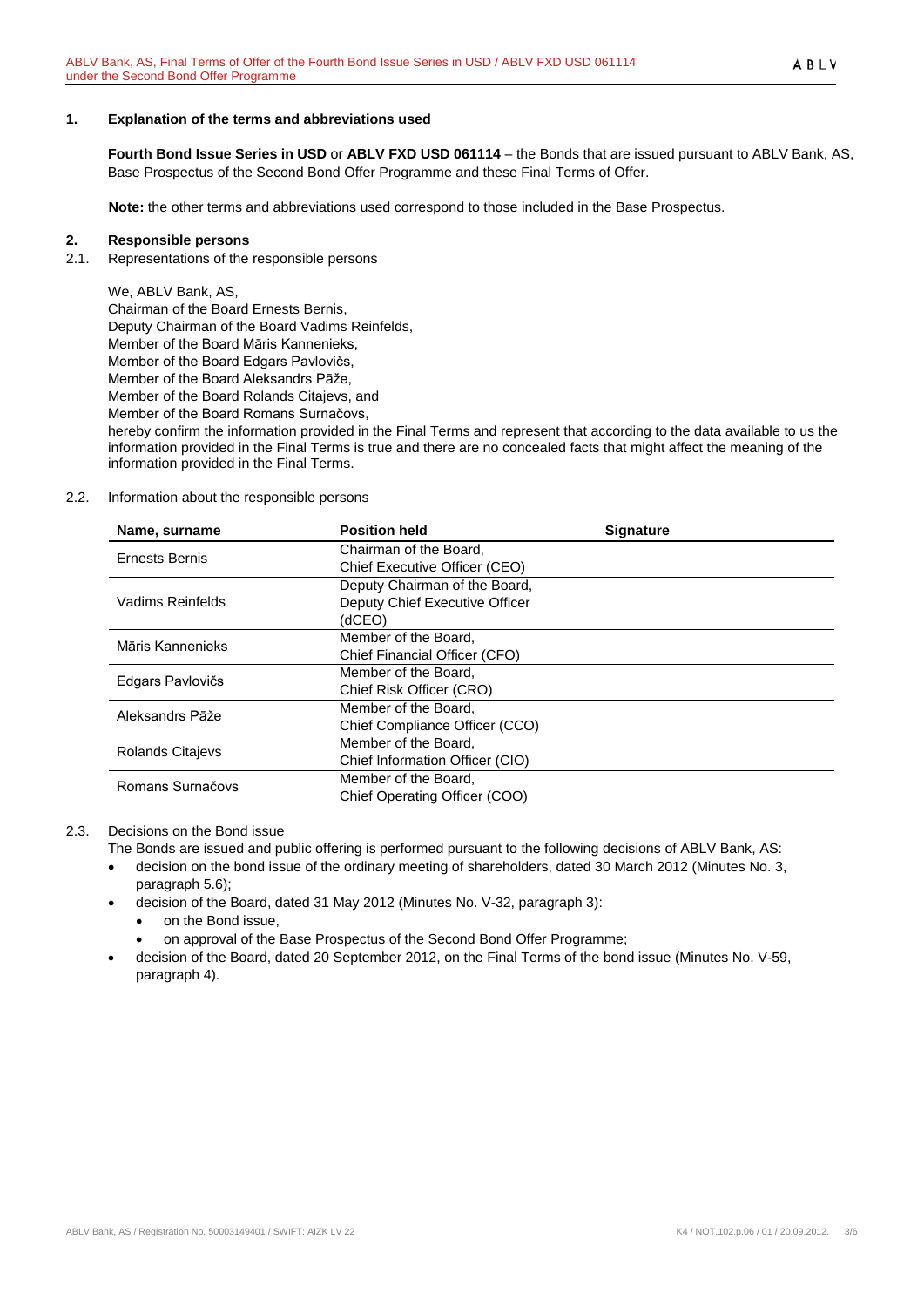#### <span id="page-3-0"></span>**3. Information about the Fourth Bond Issue Series in USD / ABLV FXD USD 061114 (under the Second Bond Offer Programme)**

| lssuer:                                                 | ABLV Bank, AS                                                                                                                                                                                                                                                                                                                                                                                                                                                   |  |
|---------------------------------------------------------|-----------------------------------------------------------------------------------------------------------------------------------------------------------------------------------------------------------------------------------------------------------------------------------------------------------------------------------------------------------------------------------------------------------------------------------------------------------------|--|
| Securities:                                             | <b>Bonds</b>                                                                                                                                                                                                                                                                                                                                                                                                                                                    |  |
| Type of securities:                                     | In bearer form                                                                                                                                                                                                                                                                                                                                                                                                                                                  |  |
| Class of securities:                                    | Without restraint on alienation                                                                                                                                                                                                                                                                                                                                                                                                                                 |  |
| Collateral:                                             | Not secured with pledge                                                                                                                                                                                                                                                                                                                                                                                                                                         |  |
| Purpose of raising funds:                               | improvement of the ABLV Bank, AS, assets' and liabilities'<br>distribution into maturity bands;<br>increase and maintenance of the liquidity level required<br>٠<br>for activities of ABLV Bank, AS                                                                                                                                                                                                                                                             |  |
| Bonds' ISIN:                                            | LV0000801058                                                                                                                                                                                                                                                                                                                                                                                                                                                    |  |
| Number of the Bonds:                                    | 50 000<br>(fifty thousand) <sup>1</sup>                                                                                                                                                                                                                                                                                                                                                                                                                         |  |
| Face value / currency of the Bond:                      | USD 1 000.00<br>(one thousand US dollars)                                                                                                                                                                                                                                                                                                                                                                                                                       |  |
| Total value of the Bonds:                               | USD 50 000 000.00<br>(fifty million US dollars) <sup>1</sup>                                                                                                                                                                                                                                                                                                                                                                                                    |  |
| Currency of the Bonds:                                  | <b>USD</b>                                                                                                                                                                                                                                                                                                                                                                                                                                                      |  |
| Initial placement price:                                | 100% of the face value                                                                                                                                                                                                                                                                                                                                                                                                                                          |  |
| <b>Annual Interest Rate:</b>                            | Fixed: 1.45%<br>(one and 45/100 per cent)                                                                                                                                                                                                                                                                                                                                                                                                                       |  |
| Public offer start date:                                | Not later than on 24 September 2012, the information shall be<br>published at the Issuer's home page www.ablv.com<br>Public offer start date:<br>01 October 2012                                                                                                                                                                                                                                                                                                |  |
| Public offer end date:                                  | 29 October 2012                                                                                                                                                                                                                                                                                                                                                                                                                                                 |  |
| Decision on concluding the transactions:                | Pursuant to paragraph 8.4 of the Base Prospectus, the<br>decision on concluding the transactions will be made on<br>01 November 2012.                                                                                                                                                                                                                                                                                                                           |  |
| Settlement date / issue date:                           | 06 November 2012                                                                                                                                                                                                                                                                                                                                                                                                                                                |  |
| Start date of the Interest Income accrual:              | 06 November 2012                                                                                                                                                                                                                                                                                                                                                                                                                                                |  |
| Date of the Interest Income calculation:                | 5 working days before the Interest Income payment date                                                                                                                                                                                                                                                                                                                                                                                                          |  |
| Frequency and dates of the Interest Income<br>payments: | Twice a year: on 06 May and on 06 November,<br>starting from 06 May 2013,<br>ending on 06 November 2014                                                                                                                                                                                                                                                                                                                                                         |  |
| Method of the Interest Income calculation:              | Pursuant to paragraph 6.9 of the Base Prospectus                                                                                                                                                                                                                                                                                                                                                                                                                |  |
| Maturity date of the Bonds:                             | 06 November 2014                                                                                                                                                                                                                                                                                                                                                                                                                                                |  |
| Premature redemption<br>(call option):                  | The Issuer shall be entitled to prematurely redeem the part<br>$\bullet$<br>of the Bond issue the initial placement of which was not<br>performed.<br>The Issuer shall be only entitled to prematurely redeem the<br>Bonds that the Issuer purchased in the secondary<br>securities market or acquired otherwise in compliance with<br>provisions of the normative acts, provided that normative<br>acts contain no limitations with regard to such redemption. |  |
| Early repayment claim                                   | The Investor shall not be entitled to claim the Face Value and                                                                                                                                                                                                                                                                                                                                                                                                  |  |
| (put option):                                           | accrued interest to be repaid by the Issuer before maturity.                                                                                                                                                                                                                                                                                                                                                                                                    |  |
| Depository:                                             | Joint stock company Latvian Central Depository                                                                                                                                                                                                                                                                                                                                                                                                                  |  |
| Regulated market:                                       | Stock Exchange NASDAQ OMX Riga<br>Baltic list of debt securities                                                                                                                                                                                                                                                                                                                                                                                                |  |

 $1$  Before the end of the public offer period, but not later than 4 (four) days prior to the public offer end date, the Issuer may increase the Issue Series size. If amendments to the Final Terms are made, those shall be published in the same way as the Final Terms.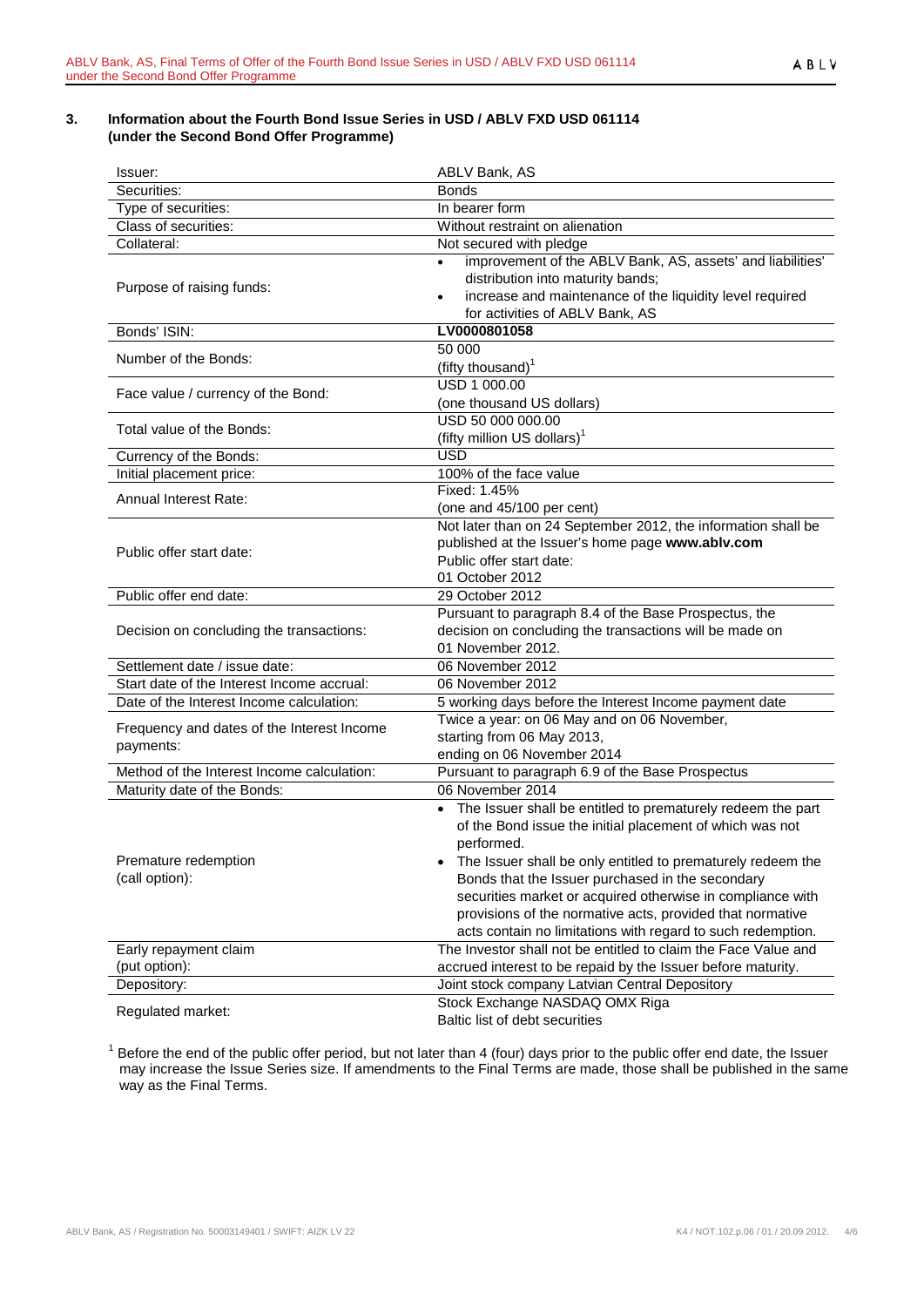# <span id="page-4-0"></span>**4. Terms and conditions of the offer**

#### <span id="page-4-1"></span>4.1. Initial placement process

The initial placement process is described in paragraph 8.4 of the Base Prospectus.

The Fourth Bond Issue Series in USD public offer start date shall be 01 October 2012.

A representative of the Investment Company or the Investor itself, provided it has a financial instruments account opened with ABLV Bank, AS, shall submit an order to the Issuer, using the sample form 'Financial Instruments Transaction Order' appended hereto, on working days from 09:30 till 17:30. The order may also be submitted electronically, using a corresponding order form in ABLV Bank, AS, Internetbank.

The public offer end date shall be 29 October 2012. Orders shall be accepted by ABLV Bank, AS, till the end of the working day, i.e., 17:30, or electronically – till the end of the day, i.e., 24:00.

Information about the order submission can be obtained:

- by phone:  $+371\,6700\,2777$
- via e-mail: **ibas@ablv.com**

The orders submitted to the Issuer may not be altered or revoked.

#### <span id="page-4-2"></span>4.2. Settlement process

Within this Bond Issue Series, settlement under initial placement transactions shall be performed as follows:

- not applying the DVP principle, if agreed so by the underwriter and the Investor;
- or
- applying the DVP principle, regulated by the respective LCD rules On DVP Settlement for OTC Transactions.

If the transaction parties agree on not applying the DVP principle, the moment of the Bonds' delivery and the moment of payment may be different. The Investor shall ensure funds in the respective account on the day agreed upon by the transaction parties, whereas the Bonds shall be credited to the Investor's account on the day agreed upon by the transaction parties.

DVP shall be executed on the T+3 day, where 'T' stands for the day of concluding the Bond purchase transaction, and '3' is the 3rd (third) working day after the day of concluding the Bond purchase transaction. The day of concluding the transaction shall be the day of making the decision on concluding the transaction – for this Series it is set to be 01 November 2012.

The settlement date under the Fourth Bond Issue Series in USD shall be 06 November 2012.

<span id="page-4-3"></span>4.3. Information about results

Pursuant to paragraph 8.6 of the Base Prospectus, information on the initial placement results will be published at ABLV Bank, AS, home page **www.ablv.com** within 10 (ten) working days after the public offer end date.

<span id="page-4-4"></span>4.4. Depository

Joint stock company Latvian Central Depository.

## <span id="page-4-5"></span>**5. Admission to the regulated market**

#### <span id="page-4-6"></span>5.1. Term and conditions

Pursuant to paragraph 9 of the Base Prospectus, application for admitting the Bonds to the regulated market will be prepared in accordance with the Stock Exchange requirements and submitted within 3 (three) months after the end of the initial placement at the latest.

#### <span id="page-4-7"></span>5.2. Regulated market

Stock Exchange NASDAQ OMX Riga list of debt securities.